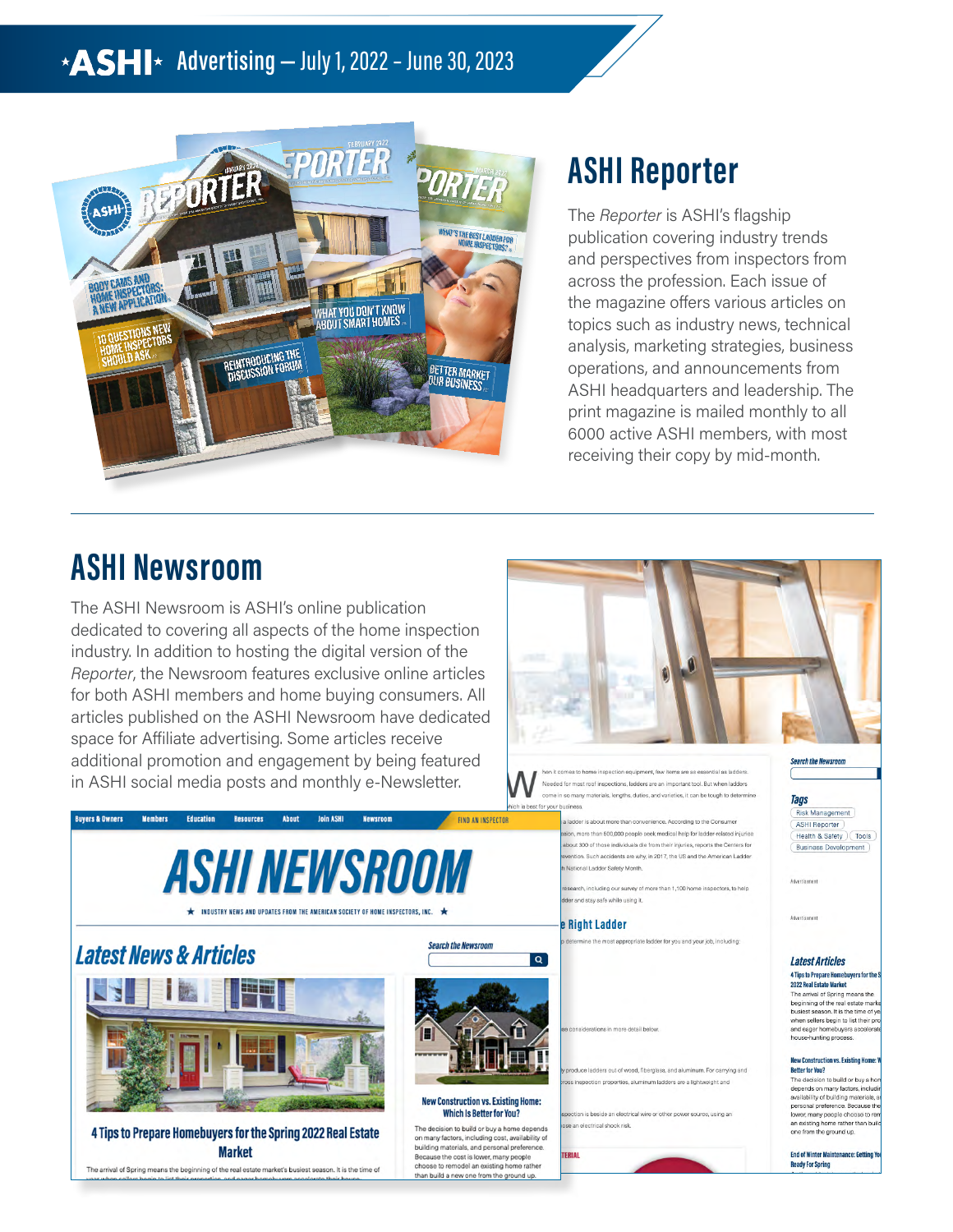### $\star$  AsHI  $\star$  Advertising – July 1, 2022 - June 30, 2023

## **Editorial Calendar July 2022 – June 2023**

#### **JULY 2022**

Main Topic: Technology Special Focus: Home Inspection Licensing Trends *Ads Due: Jun 1 I Articles Due: May 13*

**AUGUST 2022**  Main Topic: Electrical Special Focus: Exterior — Stone Veneer *Ads Due: Jul 1 I Articles Due: Jun 15*

#### **SEPTEMBER 2022**

Main Topic: Safety Special Focus: Getting Involved *Ads Due: Aug 1 I Articles Due: Jul 15*

### **OCTOBER 2022**

Main Topic: Crawl Spaces, Basements, and Foundations Special Focus: Lessons Learned *Ads Due: Sep 1 I Articles Due: Aug 15*

#### **NOVEMBER 2022**

Main Topic: InspectionWorld Special Focus: Recognizing Veterans *Ads Due: Oct 3 I Articles Due: Sep 15*

**DECEMBER 2022** Main Topic: Multi-Inspector Firms and Scaling Up Special Focus: Appliances *Ads Due: Nov 1 I Articles Due: Oct 14*

#### **JANUARY 2023**

Main Topic: Finding Your Voice in the Industry Special Focus: Mentorship *Ads Due: Dec 1 I Articles Due: Nov 15*

#### **FEBRUARY 2023**

Main Topic: Older Homes Vs. New Builds Special Focus: The Dark Side of DIY *Ads Due: Jan 2 I Articles Due: Dec 15*

#### **MARCH 2023**

Main Topic: Expanding Your Vision (Cameras etc) Special Focus: Volunteering *Ads Due: Feb 1 I Articles Due: Jan 13*

### **APRIL 2023**

Main Topic: Plumbing Special Focus: Starting a career in home inspection *Ads Due: Mar 1 I Articles Due: Feb 15*

### **MAY 2023**

Main Topic: National Deck Month Special Focus: Landscaping and Irrigation *Ads Due: Apr 1 I Articles Due: Mar 15*

#### **JUNE 2023**

Main Topic: Pool and Spa Inspections Special Focus: Tips from home inspectors to firsttime homebuyers *Ads Due: May 1 I Articles Due: Apr 14*

*\*Some issues will have extra distribution at conferences we attend or chapter events throughout the year. \*\*Editorial calendar and content per issue is subject to change per discretion of the ASHI Reporter Staff. Due dates are by the date and 5:00 pm Central Time*

*[To Adver tise Click Here](https://www.homeinspector.org/Resources/Media-Center/Insertion-Order)*